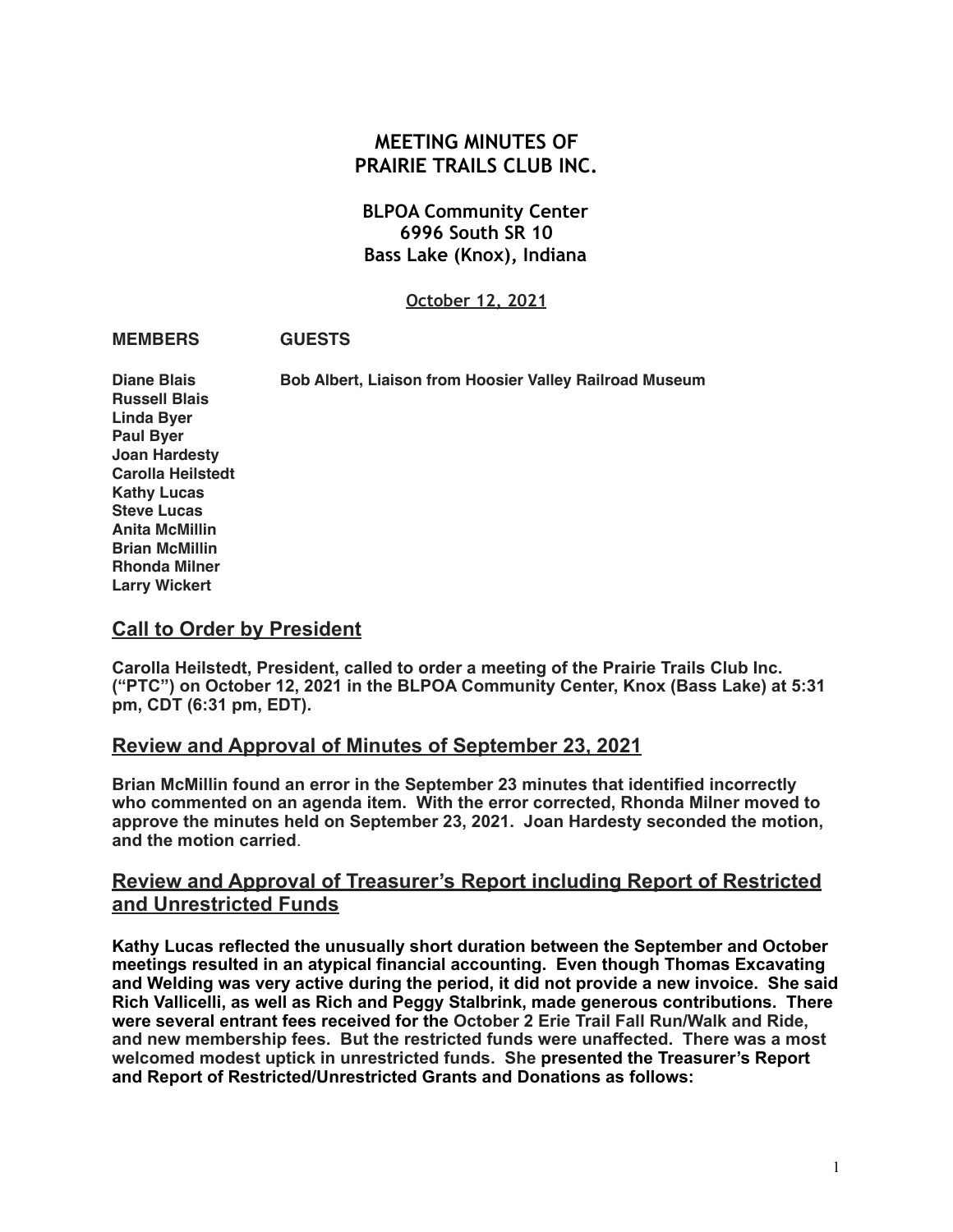

# **Treasurer's Report October 12, 2021**

## **FIRST FARMERS BANK & TRUST (FFBT)**

| <b>Balance forward from 9/23/21</b> | \$323,396.95                                                         |              |  |  |  |
|-------------------------------------|----------------------------------------------------------------------|--------------|--|--|--|
|                                     | <b>INCOME</b>                                                        |              |  |  |  |
| 9/24/21                             | Membership+Donation, Dues (R. Vallicelli, P&R Stalbrink)             | 550.00       |  |  |  |
| 9/29/21                             | PTC Entrant Fees (thru RunSignUp)                                    | 66.73        |  |  |  |
| 9/29/21                             | PTC Entrant Fee (Dorothy Grube)                                      | 30.00        |  |  |  |
| 9/29/21                             | PTC Entrant Fee (Roxanne Burrous x 2)                                | 60.00        |  |  |  |
| 9/30/21                             | Grant from Northern IN Community Foundation<br>For PTC Walk/Run/Ride | 200.00       |  |  |  |
| 10/4/21                             | Cash from PTC Walk/Run/Ride                                          | 750.00       |  |  |  |
| 10/4/21                             | Memberships (NEW) & donation<br>Pastor Craig Ison, Bjorne Henderson  | 55.00        |  |  |  |
| 10/4/21                             | Cash from PTC Walk/Run/Ride                                          | 35.00        |  |  |  |
| 10/4/21                             | PTC Entrant Fees (thru RunSignUp)                                    | <u>95.14</u> |  |  |  |
|                                     | <b>Total Income</b>                                                  | 1,841.87     |  |  |  |
| <b>EXPENSES</b>                     |                                                                      |              |  |  |  |
| 10/6/21                             | Davey Johnston<br>(Entertainment for 10/2 event)                     | (100.00)     |  |  |  |
| 10/7/21                             | John Cruce<br>(Entertainment for 10/2 event)                         | (100.00)     |  |  |  |
|                                     | <b>Total Expenses</b>                                                | (200.00)     |  |  |  |
|                                     | Ending FFBT balance as of 10/12/21                                   | \$325,038.82 |  |  |  |
| /s/Kathleen Lucas, Treasurer        |                                                                      |              |  |  |  |

*Oct. 12, 2021*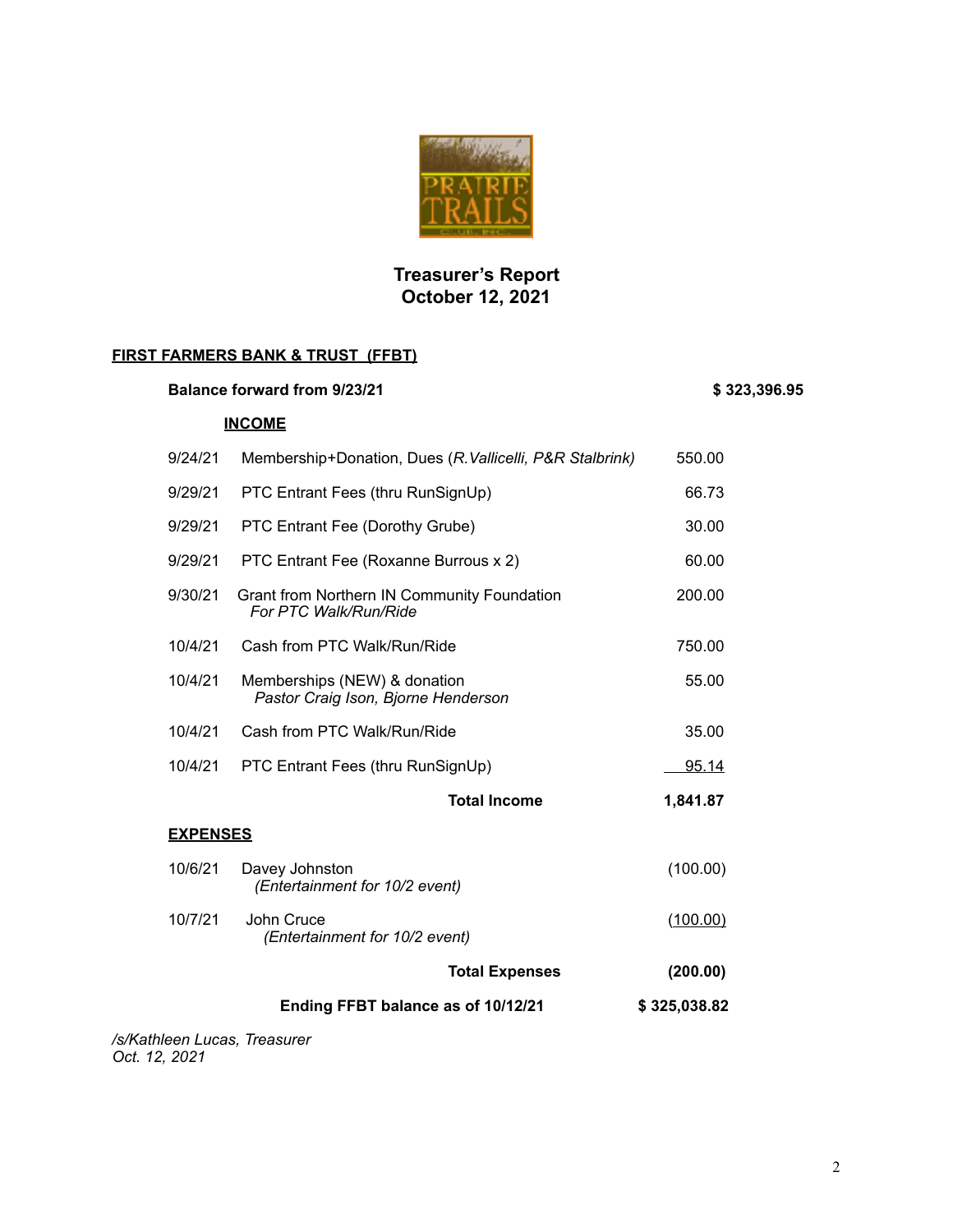## **Restricted/Unrestricted Grants and Donations**

| Luminous Fund Grant #2 (2018)     | Signage BL (inc. "You are Here")     | \$4,124.94   |
|-----------------------------------|--------------------------------------|--------------|
| Luminous Fund Grant #3 (2019)     | <b>Matching NLT Grant</b>            | 1,218.25     |
| Luminous Fund Grant #4 (2020)     | <b>Northwest Extension</b>           | 5,000.00     |
| Luminous Fund Grant #5 (2021)     | Northwest Extension or Operations    | 5,000.00     |
| <b>Hardesty Memorial Grant</b>    | Wayfinding/Historic Signage          | 6,911.50     |
| Hardesty Memorial Grant (2019)    | <b>Matching NLT Grant</b>            | 1,218.25     |
| <b>PTC Account Commitment</b>     | <b>Matching NLT Grant</b>            | 1,218.25     |
| Marshall County Horse Assn.       | <b>Bench for Southeast Extension</b> | 350.00       |
| Indiana Greenways Foundation      | <b>Matching NLT Grant</b>            | 1,218.25     |
| Lucas Lakehouse Guests' Donation  | <b>Future Vision/Website</b>         | 700.00       |
| <b>Next Level Trails Grant</b>    | Southeast Extension                  | 270,308.43   |
| Mitchel-Kane Charitable Fund      | Northwest Extension                  | 4,000.00     |
| <b>Stalbrink Donation</b>         | Scholarship or Most Needed           | 100.00       |
| <b>Blais/Vlaming Bench</b>        | Trailhead @ 450/210                  | 350.00       |
| <b>McMillin Bench</b>             | Trailhead @ 450/210                  | 350.00       |
| Maintenance Fund                  | <b>General Trail Maintenance</b>     | 4,000.00     |
| <b>KVREMC Bike Rack Grant</b>     | <b>Balance of Grant Amount</b>       | 1,500.00     |
| <b>VFW Grant</b>                  | <b>Trail Improvements</b>            | 5,000.00     |
|                                   |                                      |              |
|                                   | <b>TOTAL RESTRICTED FUNDS</b>        | \$312.819.87 |
| <b>BANK ACCOUNT</b>               |                                      |              |
| First Farmers Bank & Trust (FFBT) | \$325,038.82<br><b>TOTAL IN BANK</b> |              |
|                                   | <b>RESTRICTED</b><br>-312,819.87     |              |
|                                   |                                      |              |
|                                   | <b>UNRESTRICTED</b><br>12,218.95     |              |

**Diane moved to approve the Treasurer's Report and Report of Restricted/Unrestricted Grants and Donations as presented. Rhonda seconded the motion, and the motion carried.**

## **Final Report of October 2 Erie Trail Fall Run/Walk & Ride**

**The membership offered perspectives on the Erie Trail Fall Run/Walk & Ride held on October 2. Special appreciation was expressed to the Hoosier Valley Railroad Museum and President, Todd Flanigan, for their great cooperation and assistance in conduct of the PTC's first event to incorporate a train ride. Bicyclists who might not have otherwise been attracted to a train museum had their first such experience. Although there were logistical problems loading and unloading bicycles on the train, they were overcome, and the bicyclists were almost universally impressed by the experience. A key person who helped with accomplishing bicycle transport was Paul Byer, who is a member of both the PTC and the HVRM.** 

**Kathy thanked Marty Lucas and Corinne Becknell Lucas for an enjoyable railroad themed musical program without fee. She then distributed a financial report focused on the event:** 

#### **INCOME:**

6/21/21 Grant from Convention & Visitors Commission 1,000.00 1,000.00<br>1,000.00 1,000.00 1,000.00 1,000 1,000 1,000 1,000 1,000 1,000 1,000 1,000 1,000 1,000 1,000 1,000 1,000 1,00 8/18/21 PTC Entrant Fee (thru RunSignUp)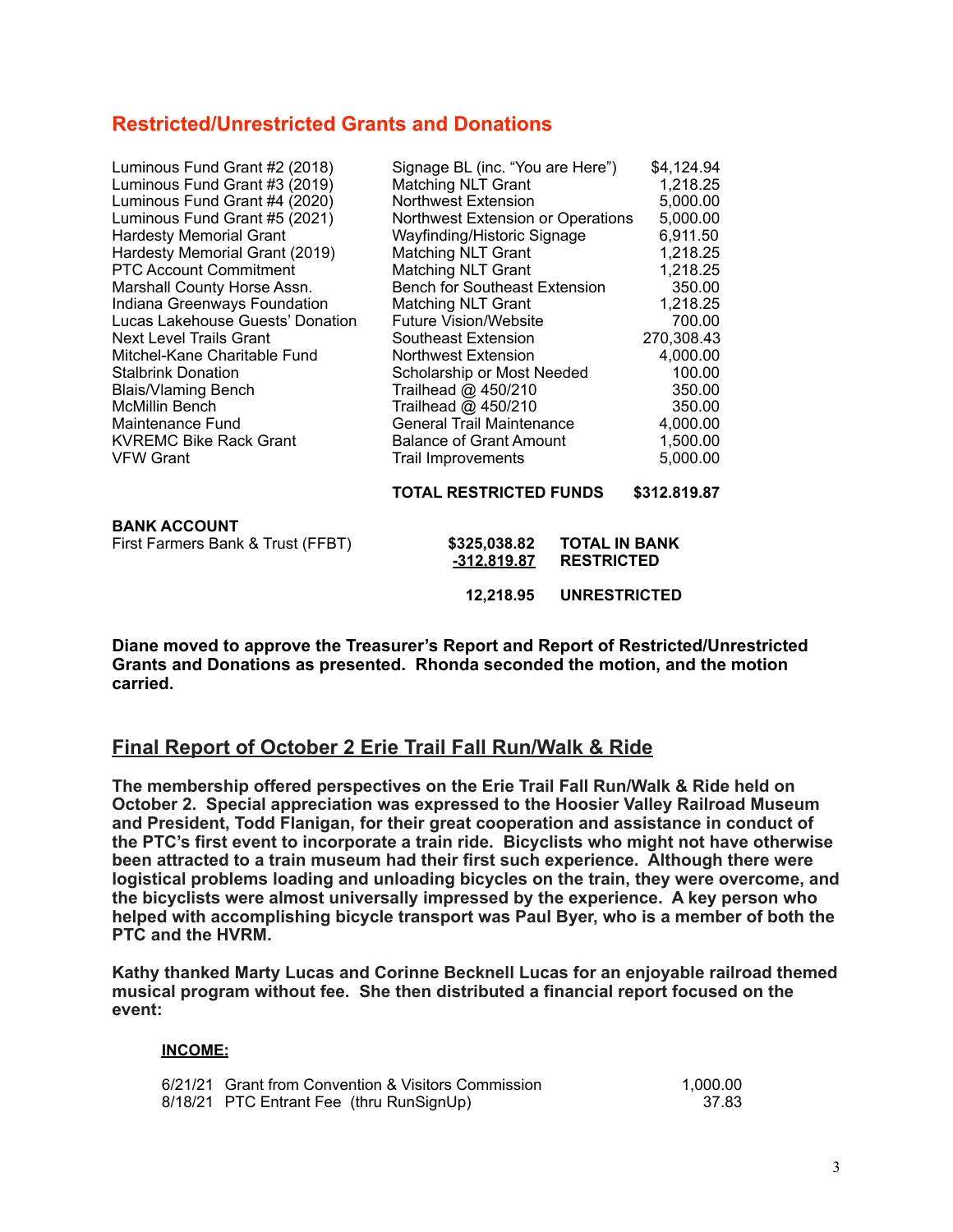|                   |                                                                                                                                       | <b>NET PROFIT</b>     |                                                | \$1,597.00                |
|-------------------|---------------------------------------------------------------------------------------------------------------------------------------|-----------------------|------------------------------------------------|---------------------------|
|                   |                                                                                                                                       | <b>Total Expenses</b> |                                                | $(1,654.62)$ $(1,654.62)$ |
| 9/2/21<br>10/6/21 | 6/29/21 Barrel Maker T-shirts<br>National Pen for merchandise<br>Davey Johnston (entertainment)<br>10/7/21 John Cruce (entertainment) |                       | (1,018.62)<br>(436.00)<br>(100.00)<br>(100.00) |                           |
| <u>EXPENSES:</u>  |                                                                                                                                       |                       |                                                |                           |
|                   |                                                                                                                                       | <b>Total Income</b>   | 3,251.62                                       | 3,251.62                  |
|                   | 10/6/21 PTC Entrant Fee (thru RunSignUp)                                                                                              |                       | <u>95.14</u>                                   |                           |
|                   | 10/4/21 Cash from Walk/Run/Ride<br>10/4/21 Cash from Walk/Run/Ride (B. Fingerhut deposit)                                             |                       | 750.00<br>35.00                                |                           |
|                   | 9/30/21 Northern IN Community Foundation (for event)                                                                                  |                       | 200.00                                         |                           |
|                   | 9/29/21 PTC Entrant Fee (R. Burrous)                                                                                                  |                       | 60.00                                          |                           |
|                   | 9/29/21 PTC Entrant Fee (D. Grube)                                                                                                    |                       | 30.00                                          |                           |
|                   | 9/20/21 PTC Entrant Fee (thru RunSignUp)<br>9/29/21 PTC Entrant Fee (thru RunSignUp)                                                  |                       | 208.59<br>66.73                                |                           |
|                   | 9/20/21 PTC Entrant Fee (G&M Little)                                                                                                  |                       | 60.00                                          |                           |
|                   | 9/15/21 PTC Entrant Fee (thru RunSignUp)                                                                                              |                       | 458.36                                         |                           |
|                   | 9/13/21 PTC Entrant Fee (S&J Mathews)                                                                                                 |                       | 40.00                                          |                           |
|                   | 9/8/21 PTC Entrant Fee (thru RunSignUp)                                                                                               |                       | 74.46                                          |                           |
|                   | 9/7/21 PTC Entrant Fee (R. Staresina)                                                                                                 |                       | 20.00                                          |                           |
|                   | 9/1/21 PTC Entrant Fee (thru RunSignUp)                                                                                               |                       | 115.51                                         |                           |

**Anita McMillin provided an informal summary of promotional items remaining from the event. She said there were 26 T-shirts remaining and a "lot of bags and cups." These will be later sold or made gifts.** 

**The consensus was that the event was a success and well-worth the effort. Numerous individuals within the PTC and HVRM helped. Members agreed there were a few "rookie" mistakes which can be resolved going forward. Walkers and runners were delivered by train from the HVRM station across State Road 10 to the former rest stop, and some of the slower walkers had not yet returned when the train returned to the HVRM station. Mapping for the longer bicycle routes needs to be augmented with directional arrows in addition to the GPS lineation. More on-the-ground marking of routes was warranted. The problems with the bicycle routes may, however, be mitigated somewhat when the two-mile southeasterly trail extension is completed.** 

## **Report of Southeast Trail Extension Workgroup**

**On October 7, Jonathon Geels of The Troyer Group provided advice on placement of the pads with benches and bike racks along the trail extension. In particular, he focused our attention on ADA compliance. Carolla emailed Lisa Herber of DNR's Division of State Parks the requisite Project NLT-01-07 3rd Quarter Report on October 12. Larry Wickert reported previously that asphalt placement was anticipated by early October. The image which follows depicts the paved trail and a new gate as they existed at US 35 on October 14.**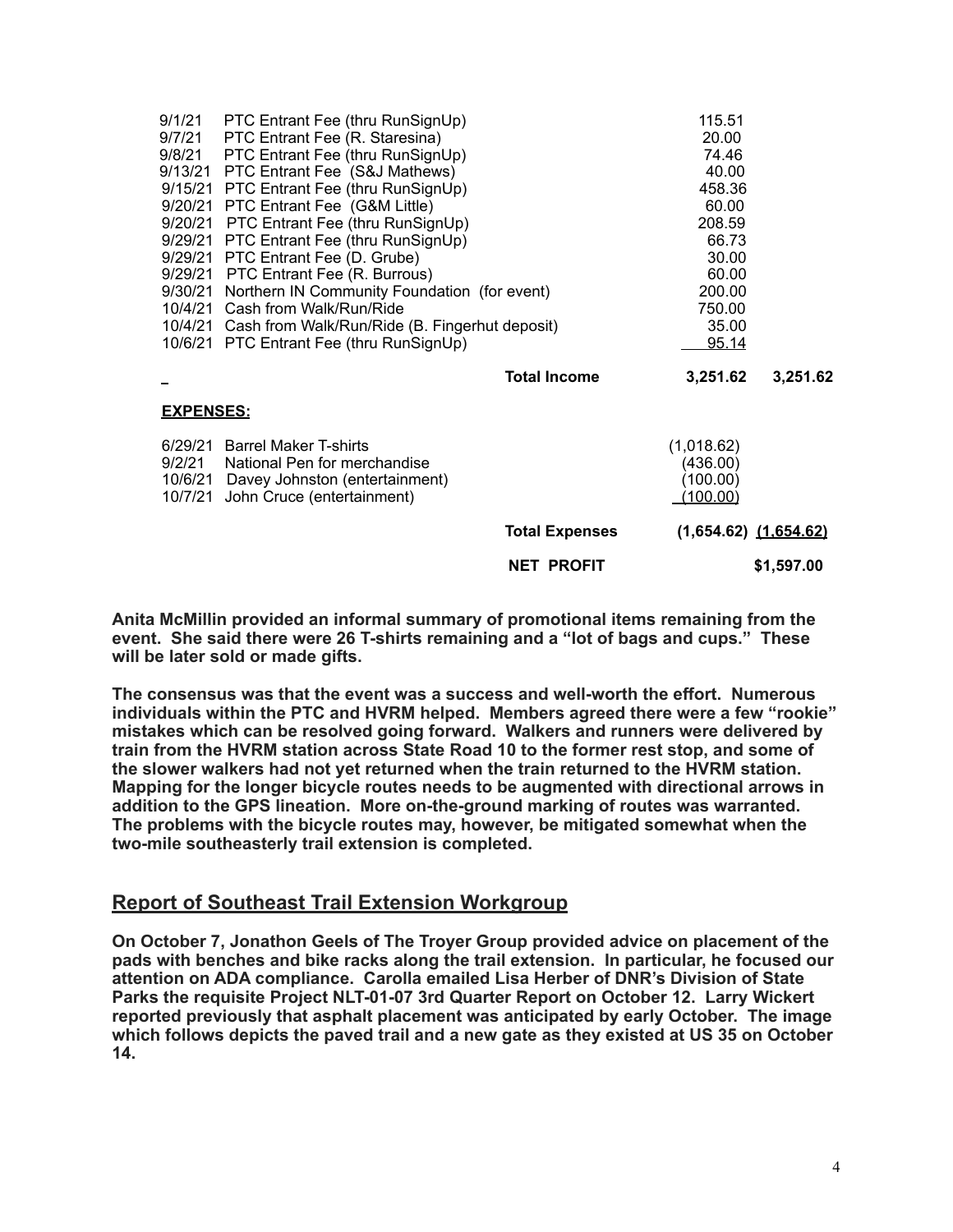

Image by Michael McGregor

## **Plan October 22 Southeast Trail Extension Inspection and Ribbon Cutting**

**The primary purpose for the meeting was to plan for the October 22 DNR inspection and ribbon cutting for the two-mile extension of the Erie Trail funded by Gov. Eric Holcomb's NextLevel Trails program. Most of the planning was detail oriented and is not included in these minutes. These few highlights may be of continuing interest.** 

**The membership agreed to schedule the ribbon cutting ceremony for 1:00 p.m., CDT (2:00 p.m., EDT) on October 22 at the intersection of Starke County Road 700 East and the southeast end of the extended Erie Trail. Amy Marisavljevic, DNR Trails Section Chief, requested that the final inspection of the new trail segment be scheduled for 9:30 a.m., CDT (10:30 a.m., EDT) on the same day. She also asked if the PTC could have either UTVs or golf carts available to assist with the inspection. The membership agreed to her requests. Paul, Larry, and Carolla each offered to provide the vehicles.** 

**Rhonda agreed to develop a GIS-based map to help interested persons locate the site for the ribbon cutting. She also said she would provide tables and an ice chest. Peggy and Diane agreed to make celebratory desserts, snacks, and water. Later, Kathy scheduled delivery of a portable toilet.** 

## **Report of Northwest Trail Extension Workgroup**

**With the emphasis upon construction and the ribbon cutting ceremony for the southeast extension of the Erie Trail, the membership has had a limited opportunity to develop a grant for a possible northwest extension. Bob Albert, our Liaison from the Hoosier Valley Railroad Museum, suggested that Starke County GIS documents do not accurately depict within the North Judson rail corridor the respective ownerships of the Town, the Northern Indiana Railroad, and HVRM. He added the HVRM would work to help find a way for the trail to go through town. Representatives of the Rails-to-Trails Conservancy repeated enthusiasm for a northwest extension beyond North Judson. LaCrosse and LaPorte County have worked to advance the trail beyond English Lake. The consensus was, that as soon as feasible after the ribbon cutting ceremony, the Northwest Trail Extension Workgroup should resume pursuit of opportunities.**